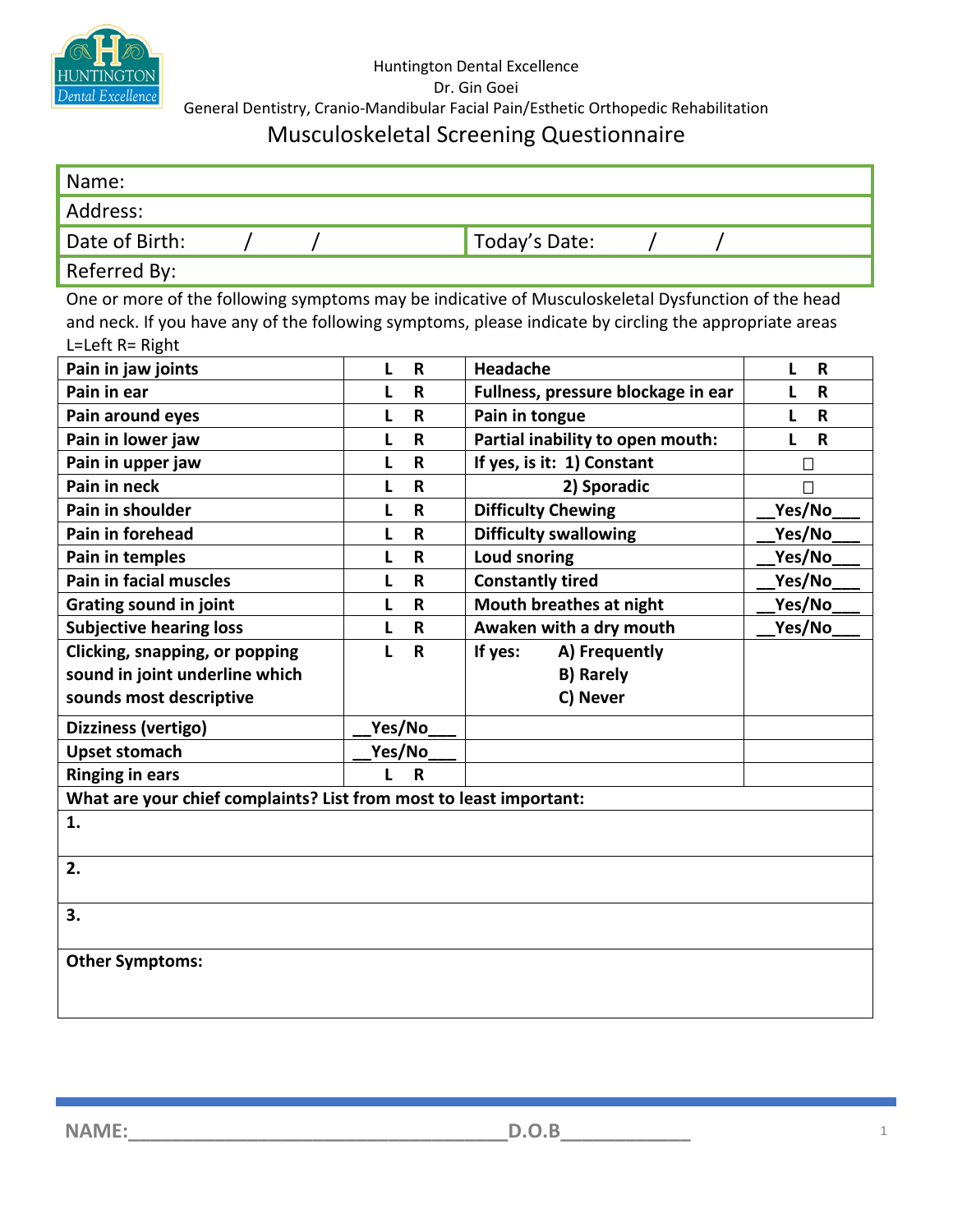

## Huntington Dental Excellence Dr. Gin Goei

General Dentistry, Cranio-Mandibular Facial Pain/Esthetic Orthopedic Rehabilitation

| Do symptoms affect one or both jaw joints?                                                            | Left $\Box$          |               | Right $\Box$    | Both $\Box$ |  |  |  |  |
|-------------------------------------------------------------------------------------------------------|----------------------|---------------|-----------------|-------------|--|--|--|--|
| If both, indicate which joints seem most affected:                                                    | Left $\square$       |               | Right $\square$ |             |  |  |  |  |
| How long have you been bothered by this problem?                                                      | Years                | <b>Months</b> | <b>Weeks</b>    | Days        |  |  |  |  |
| Have you had an injury to the jaw or face?                                                            |                      |               | Yes/No          |             |  |  |  |  |
| Do you have arthritis?                                                                                |                      |               | Yes/No          |             |  |  |  |  |
| Have you ever had cervical traction?                                                                  |                      |               | Yes/No          |             |  |  |  |  |
| Have you ever worn a neck brace?                                                                      |                      |               | Yes/No          |             |  |  |  |  |
| Have you had any other treatment for this problem?                                                    |                      |               | Yes/No          |             |  |  |  |  |
| If yes, please explain (medicine, dental appliance, night guard):                                     |                      |               |                 |             |  |  |  |  |
| Have you ever had your teeth straightened (orthodontia)?                                              |                      |               | Yes/No          |             |  |  |  |  |
| Have you had your teeth removed for orthodontia?                                                      |                      |               | Yes/No          |             |  |  |  |  |
| Have you ever had your wisdom teeth removed?                                                          |                      |               | Yes/No          |             |  |  |  |  |
| Have you ever had general anesthesia?                                                                 |                      |               | Yes/No          |             |  |  |  |  |
| Did you have allergies as a child?                                                                    |                      |               | Yes/No          |             |  |  |  |  |
| Have you had your bite adjusted by your dentist? (equilibration)                                      |                      |               | Yes/No          |             |  |  |  |  |
| If yes, please explain when:                                                                          |                      |               |                 |             |  |  |  |  |
| Do you attribute the symptoms to any one accident?                                                    |                      |               | Yes/No          |             |  |  |  |  |
| If yes, please explain:                                                                               |                      |               |                 |             |  |  |  |  |
|                                                                                                       |                      |               |                 |             |  |  |  |  |
| Have you had cortisone injected into a joint?                                                         |                      |               | Yes/No          |             |  |  |  |  |
| If yes, when?                                                                                         | How many injections? |               |                 |             |  |  |  |  |
| By whom:                                                                                              |                      |               |                 |             |  |  |  |  |
| Are you now on any medication?                                                                        |                      |               | Yes/No          |             |  |  |  |  |
| If yes, what kind and how much?                                                                       |                      |               |                 |             |  |  |  |  |
|                                                                                                       |                      |               |                 |             |  |  |  |  |
| Do you know if you clench your teeth?                                                                 |                      |               | Yes/No          |             |  |  |  |  |
| Has anyone mentioned that you grind your teeth at night during sleep?<br>Yes/No                       |                      |               |                 |             |  |  |  |  |
| Do you chew gum?<br>$\Box$ Frequently $\Box$ Infrequently $\Box$ Moderately $\Box$ Never              |                      |               |                 |             |  |  |  |  |
| Please list chronologically names and types of doctors and their locations, whom you have seen in the |                      |               |                 |             |  |  |  |  |
| past for this or related problems.                                                                    |                      |               |                 |             |  |  |  |  |
| Please write in any other pertinent information that has not been covered previously.                 |                      |               |                 |             |  |  |  |  |
| Are you in litigation or are you planning litigation? ______ Yes/No______ If so explain:              |                      |               |                 |             |  |  |  |  |
|                                                                                                       |                      |               |                 |             |  |  |  |  |

**NAME:\_\_\_\_\_\_\_\_\_\_\_\_\_\_\_\_\_\_\_\_\_\_\_\_\_\_\_\_\_\_\_\_\_\_\_D.O.B\_\_\_\_\_\_\_\_\_\_\_\_** <sup>2</sup>